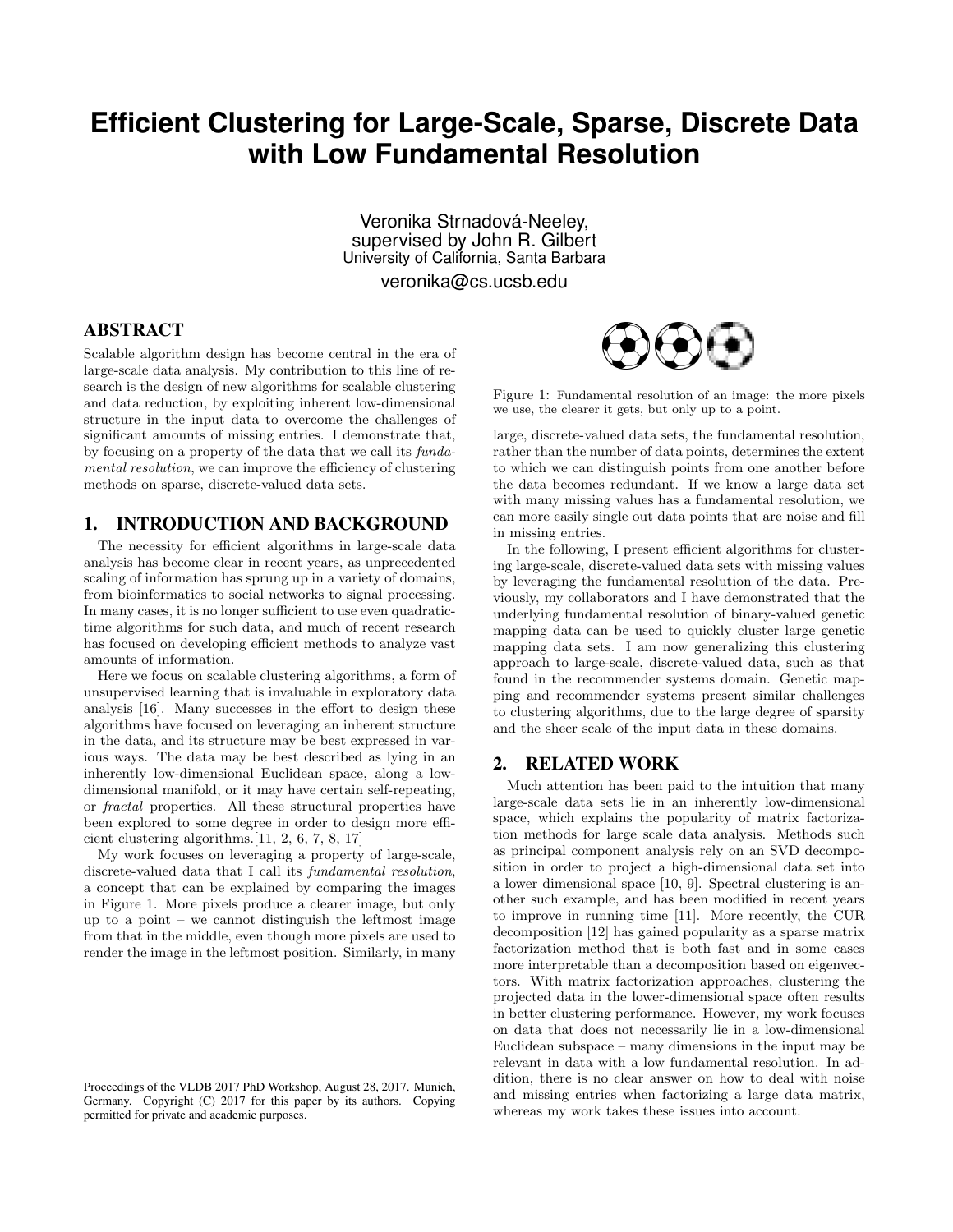Other forms of lower-dimensional inherent structure have also been explored to speed up the clustering of large-scale data. A data set's fractal dimension has been exploited for clustering [8], but this method is not scalable to large data sets. An approach based on exploiting a low fractal dimension and entropy of a data set has been successfully applied to quickly search massive biological data sets.[17] However, here we focus here on efficient clustering, not efficient search.

Older, popular methods such as the well-known DBSCAN[6], algorithm seek to preserve the shape of data, but rely on the input lying in a metric space. In addition, these methods typically require at least quadratic time when the input data lies in three or more dimensions[7], and again do not account for missing values. Popular nonlinear dimensionality reduction methods, such as Laplacian eigenmaps[2], also don't account for missing data and noise, and many such approaches do not scale well.

# 3. EXPLOITING THE FUNDAMENTAL RES-OLUTION OF GENETIC MAP DATA

Genetic map data for a homozygous mapping population can be represented as a binary matrix  $X$ , composed of rows  $x_u$ , where each entry  $x_{ui}$  can take on one of two values a or  $b$ , or it can be missing. [4] In this application domain, errors occur when an entry was erroneously recorded during sequencing – that is, it was flipped from  $a$  to  $b$  or from  $b$  to  $a$  – and errors typically occur at a fixed rate  $\epsilon$ . The goal of genetic mapping is to produce a map of the genome, which shows the correct clustering and ordering of the input  $x_u$ . Such maps have applications in health, agriculture, and the study of biodiversity.

Producing a genetic map typically requires three stages: 1) Clustering the vectors  $x_u$  into linkage groups, 2) Ordering the vectors within each linkage group, and 3) Determining the correct genetic distance between the ordered vectors. In previous work ([13], [14]), we showed that by exploiting the fundamental resolution of genetic map data, we can quickly and accurately cluster the input vectors and reduce them from a large-scale, noisy, and incomplete data set into a small set of *bins* that more accurately represent the genome.

#### 3.1 Scalable Clustering

We have shown that, using the well-known LOD score similarity that is ubiquitous in genetics, we can design a fast and accurate algorithm to cluster input data for genetic mapping [13]. The LOD score is a logarithm of odds, comparing the likelihood of two vectors being in the same cluster to the likelihood that they were generated by chance:

$$
LOD(x_u, x_v) = \log_{10} \frac{P(\text{data}|x_u \text{ and } x_v \text{ in same linkage group})}{P(\text{data}| \text{ pure chance})}
$$

Because we have binary data, the denominator in the LOD fraction is simply  $(\frac{1}{2})^{\eta}$ , where  $\eta$  is the number of entries that are non-missing in both  $x_u$  and  $x_v$ . For example, if  $x_u = \begin{bmatrix} a & b & b & -b \end{bmatrix}$  and  $x_v = \begin{bmatrix} a & a & -b & a \end{bmatrix}$ , then the denominator is  $(\frac{1}{2})^3$ , because the first, second, and last entries are non-missing entries in both  $x_u$  and  $x_v$ . The numerator is a function of the estimated *recombination frac*tion of the genetic data, and is explained in more detail in our previous work [13]. The LOD score does not obey the triangle inequality, which together with the presence of errors (flipped entries) and missing values, eliminates the possibility of accurately clustering the data with existing efficient algorithms.

|             |                                   | <b>BubbleCluster</b> |                    |
|-------------|-----------------------------------|----------------------|--------------------|
| Dataset     | Input $Size F\text{-score} $ Time |                      |                    |
| Barley      | 64K                               | 0.9993               | $15 \text{ sec}$   |
| Switchgrass | 113K                              |                      | $0.9745$ 8.9 min   |
| Switchgrass | 548K                              | 0.9894               | 1.9 <sub>hrs</sub> |
| Wheat       | 1.582M                            | ' A<br>N/            | $1.22$ hrs         |

Table 1: Clustering performance on Barley, Switchgrass, and Wheat from the Joint Genome Institute using BubbleCluster. State-of-the-art mapping tools are unable to cluster data sets at this scale. (Table originally appeared in [13])

Our algorithm BubbleCluster, which resembles the DB-SCAN method [6], utilizes the LOD score to efficiently cluster the data. First, we build a sketch of the clustering by linking together points that exceed a high LOD threshold, which only occurs for vectors with many matching binary values. Then, points with more missing values are linked to the point in the skeleton attaining the highest LOD score. The fundamental resolution limits the number of unique input vectors and thus as the data size grows, it is more likely that enough high-quality points exist to build the skeleton and accurately place the remaining points.

BubbleCluster allows for efficient clustering of genetic map input data into linkage groups. As Table 1 shows, our method achieved both high precision and recall (expressed as the F-score) on real genetic data. It was also the first method to successfully cluster genetic map data at large scales, including the grand challenge hexaploid bread wheat genome [3], and outperformed state-of-the-art mapping tools in terms of clustering performance on simulated data [13].

To further aide the efficiency and accuracy of the genetic mapping process, we introduced a fast data reduction method that quickly converts the large-scale, noisy, and incomplete input data into a small-scale, more accurate and more complete set of points which more clearly represent the genetic map. I will next describe this data reduction method, based on the fundamental resolution of the genetic mapping input data.

#### 3.2 Efficient Data Reduction

Genetic map data has a fundamental resolution that is linear in the dimensionality of the input vectors. We can leverage this property of the data to efficiently reduce it to a much smaller and more accurate set of vectors we call bins, that represent positions along the genetic map as illustrated in Figure 2. The data reduction process uses a recursive bisection method to quickly reduce the input vectors within each linkage group to bins [14].

The binary nature of the data limits the number of possible unique input points to  $2^n$ , where *n* is the dimensionality of the data. However, the fundamental resolution of the data limits this number much further – the fundamental resolution of a genetic map is equivalent to the number of possible unique positions on the map. With a homozygous mapping population (binary data), this number is  $O(kn)$ , where  $k$  is the number of linkage groups (clusters) [14]. Therefore, when the number of input points is much larger than the fundamental resolution, many points must be identical, helping us filter out errors. Furthermore, the large data set size allows us to fill in missing data if we can cluster together points that belong to the same unique map position.

If we know two points belong in the same position on the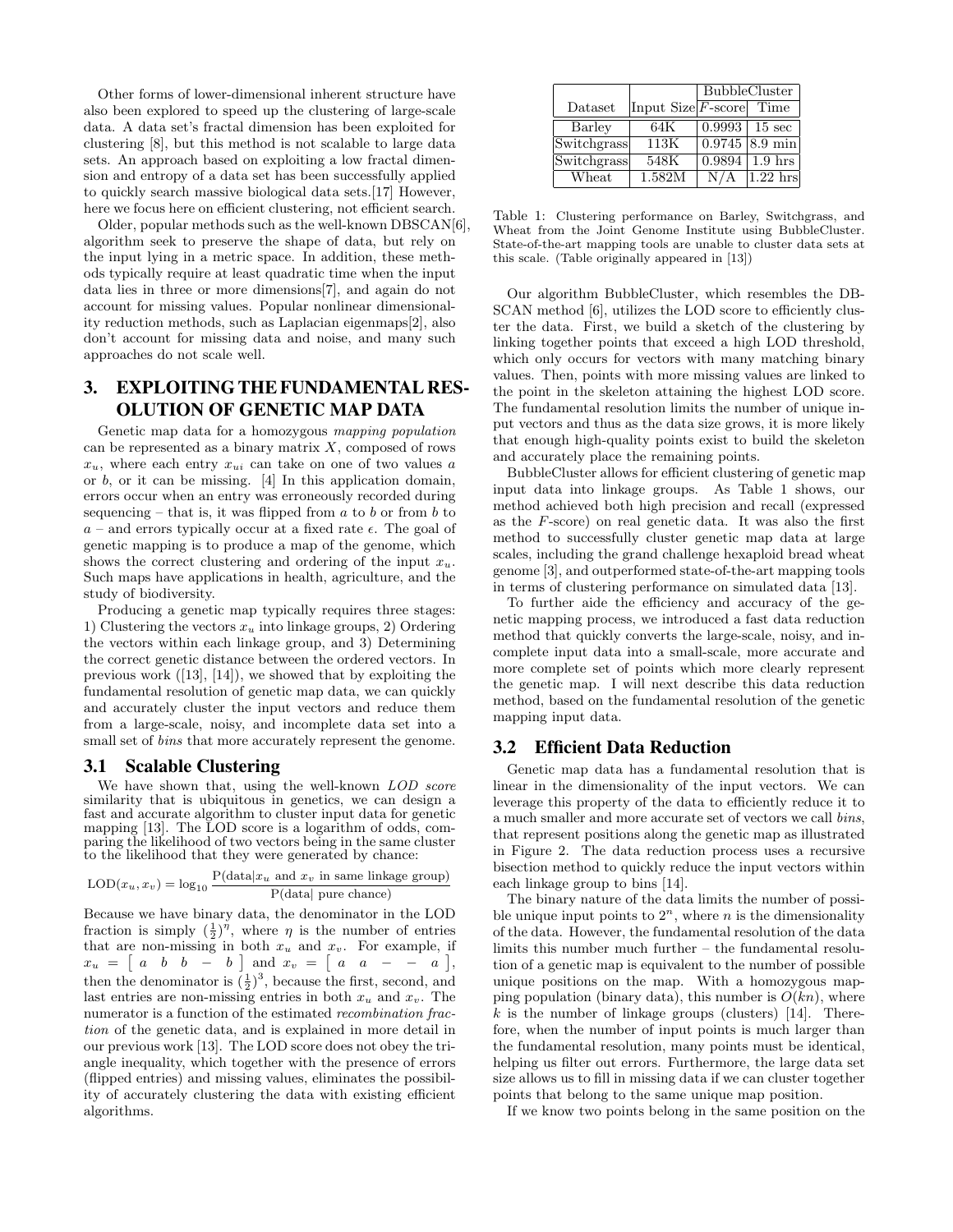

Figure 2: The fundamental resolution of genetic map data allows us to reduce the large-scale, incomplete and noisy input to a more complete set of representative vectors that more clearly describe positions along the genetic map.



Figure 3: As the data size grows, more map position vectors (bins) are recovered perfectly, while lower missing rates allow our algorithm to recover the bins with less data.

genetic map, we can infer which values are errors and what the missing data should be. In Figure 2, for example,  $x_3$  and  $x<sub>6</sub>$  belong to the same position, so we can fill in the missing data in both  $x_3$  and  $x_6$  based on each other's values. A similar idea applies to errors – the more points belong to the same position, the more clear it becomes which values are errors, as long as  $\epsilon$  is fairly low.

We designed an algorithm that uses recursive bisection to quickly clusters together points in the same genetic map position. At each step, we use a maximum a posteriori (MAP) estimate of  $\epsilon$  in order to find the best dimension along which to split the point set. The algorithm returns both an estimated error rate and a set of bins that represent unique positions on the genetic map. We showed that the number of bins and the error rate is consistent with existing realworld maps of wheat and barley[14].

We also simulated genetic map data with realistic error rates and a variety of missing data rates. Our algorithm scaled linearly with data set size for all tested missing rates and error rates in synthetic data. As Figure 3 shows, the bin recall, or fraction of bins we can recover perfectly, improves at each missing rate with more data. Note that although an error rate of 0.5% seems low, it is actually much higher than encountered in practice.

# 4. GENERALIZING TO DISCRETE-VALUED DATA WITH MISSING VALUES

Next, I will describe the last portion of my thesis work, clustering large discrete-valued data sets with missing values. One example of such data is found in the Recommender Systems (RS) domain, and much of the experimentation of these clustering methods will be on RS data.



Figure 4: Fundamental resolution in Recommender Systems data equates to finding the vectors that best represent user sub-groups with low disagreement rates.

My hypothesis is that a fundamental resolution exists in many discrete-valued data sets, and can be exploited to efficiently cluster these data at large scales. In the RS domain, we often have a discrete-valued input matrix with many missing values as shown in Figure 4, where an entry  $X_{ui}$  represents the rating that user u gave to item i, with ratings typically taking values on a discrete scale. The methods for clustering and reducing the binary genetic map data can be adapted to this more general setting.

The fundamental resolution in RS data can be expressed as the number of unique user sub-groups that rate items very similarly. Recently, Christakopoulou et al.[5]have shown that utilizing user clusters to improve prediction of rating values and recommend better items is an extremely effective approach. An efficient, accurate clustering method for RS data has the potential to enhance such approaches to rating prediction as well as the top-n recommendation problem [1].

#### 4.1 The LiRA Similarity Score for Recommender Systems

We have developed a statistical score analogous to the LOD score for RS data called LiRa, based on a likelihood ratio. We assume that RS data has a fundamental resolution, and thus users (rows of the input matrix) can be clustered into groups with vectors representing the rating trends of each group. LiRa compares the likelihood of observing the values in two user vectors  $x_u$  and  $x_v$  assuming the users are in the same cluster, to the likelihood of observing the same data by chance, based on differences in their rating values:

$$
\text{LiRa}(x_u, x_v) = \log_{10} \frac{p(\text{differences in } x_u \text{ and } x_v \mid \text{same cluster } )}{p(\text{differences in } x_u \text{ and } x_v \mid \text{pure chance})}
$$
\n(1)

LiRa generalizes the LOD score by assuming that differences in two discrete-valued vectors from the same cluster follow a particular multinomial distribution, which is used to compute the numerator. The LiRa score is useful in the RS setting because it leverages more data to make a more accurate judgment of similarity.

We have shown that using the LiRa score to find nearest neighbors in a k-nearest neighbors approach outperforms the popular and widely used Pearson and Cosine similarity scores in terms of rating prediction error [15]. I am currently expanding on the clustering model used to compute the likelihood of users belonging to the same cluster in the LiRa score, which will be useful for efficient data reduction in the discrete-value setting.